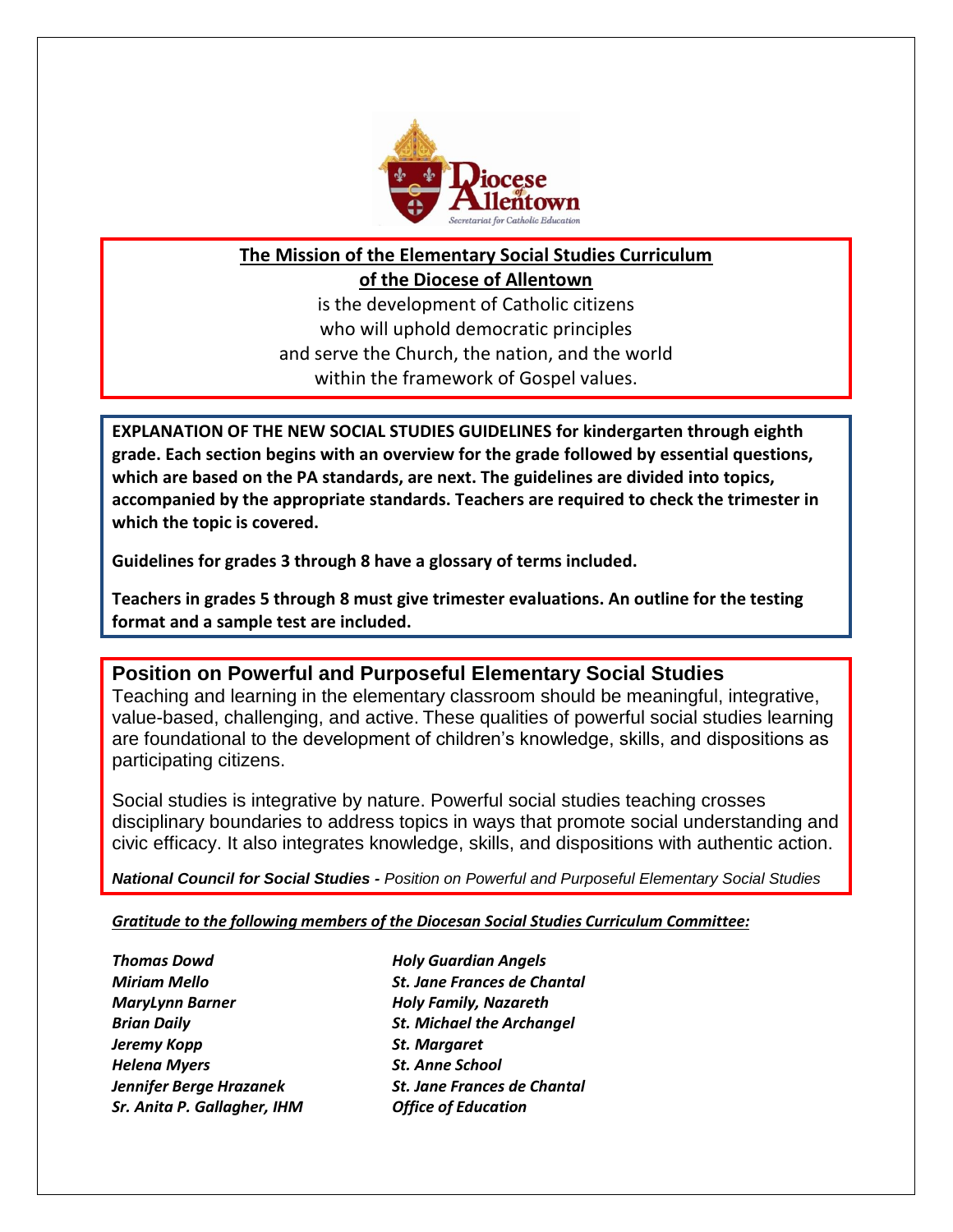# *Themes of Catholic Social Teaching Resources*

http://www.usccb.org/shv/index.shtml

# **SEVEN THEMES OF CATHOLIC SOCIAL TEACHING**

From the United States Conference of Catholic Bishops

The Church's social teaching is a rich treasure of wisdom about building a just society and living lives of holiness amidst the challenges of modern society. Modern Catholic social teaching has been articulated through a tradition of **[papal, conciliar, and episcopal documents](http://usccb.org/beliefs-and-teachings/what-we-believe/catholic-social-teaching/foundational-documents.cfm)**. The depth and richness of this tradition can be understood best through a direct reading of these documents. In these brief reflections, we highlight several of the key themes that are at the heart of our Catholic social tradition.

## **Life and Dignity of the Human Person**

The Catholic Church proclaims that human life is sacred and that the dignity of the human person is the foundation of a moral vision for society. This belief is the foundation of all the principles of our social teaching. In our society, human life is under direct attack from **[abortion](http://usccb.org/issues-and-action/human-life-and-dignity/abortion/index.cfm)** and **[euthanasia](http://usccb.org/issues-and-action/human-life-and-dignity/end-of-life/euthanasia/index.cfm)**. The value of human life is being threatened by **[cloning](http://usccb.org/issues-and-action/human-life-and-dignity/cloning/index.cfm)**, **[embryonic stem cell research](http://usccb.org/issues-and-action/human-life-and-dignity/war-and-peace/index.cfm)**, and the use of the **[death penalty](http://usccb.org/issues-and-action/human-life-and-dignity/death-penalty-capital-punishment/index.cfm)**. The intentional targeting of civilians in **[war](http://usccb.org/issues-and-action/human-life-and-dignity/war-and-peace/index.cfm)** or terrorist attacks is always wrong. Catholic teaching also calls on us to work to avoid war. Nations must protect the right to life by finding increasingly effective ways to prevent conflicts and **[resolve them by peaceful means](http://usccb.org/issues-and-action/human-life-and-dignity/war-and-peace/world-day-of-peace.cfm)**. We believe that every person is precious, that people are more important than things, and that the measure of every institution is whether it threatens or enhances the **[life and dignity](http://usccb.org/issues-and-action/human-life-and-dignity/index.cfm)** of the human person.

*More on [Life and Dignity of the Human Person](http://usccb.org/beliefs-and-teachings/what-we-believe/catholic-social-teaching/life-and-dignity-of-the-human-person.cfm)*

## **Call to Family, Community, and Participation**

The person is not only sacred but also social. **[How we organize our society](http://usccb.org/issues-and-action/faithful-citizenship/index.cfm)** -- in economics and politics, in law and policy -- directly affects human dignity and the capacity of individuals to grow in community. **[Marriage and the family](http://usccb.org/issues-and-action/marriage-and-family/index.cfm)** are the central social institutions that must be supported and strengthened, not undermined. We believe people have a right and a duty to **[participate in society](http://usccb.org/about/catholic-campaign-for-human-development/index.cfm)**, seeking together the common good and well-being of all, especially the poor and vulnerable.

*More o[n Call to Family, Community, and Participation](http://usccb.org/beliefs-and-teachings/what-we-believe/catholic-social-teaching/call-to-family-community-and-participation.cfm)*

## **Rights and Responsibilities**

The Catholic tradition teaches that human dignity can be protected and a healthy community can be achieved only if human rights are protected and responsibilities are met. Therefore, every person has a fundamental **[right to life](http://usccb.org/about/pro-life-activities/respect-life-program/index.cfm)** and a right to those things required for human decency. Corresponding to these rights are duties and responsibilities--to one another, to our families, and to the larger society.